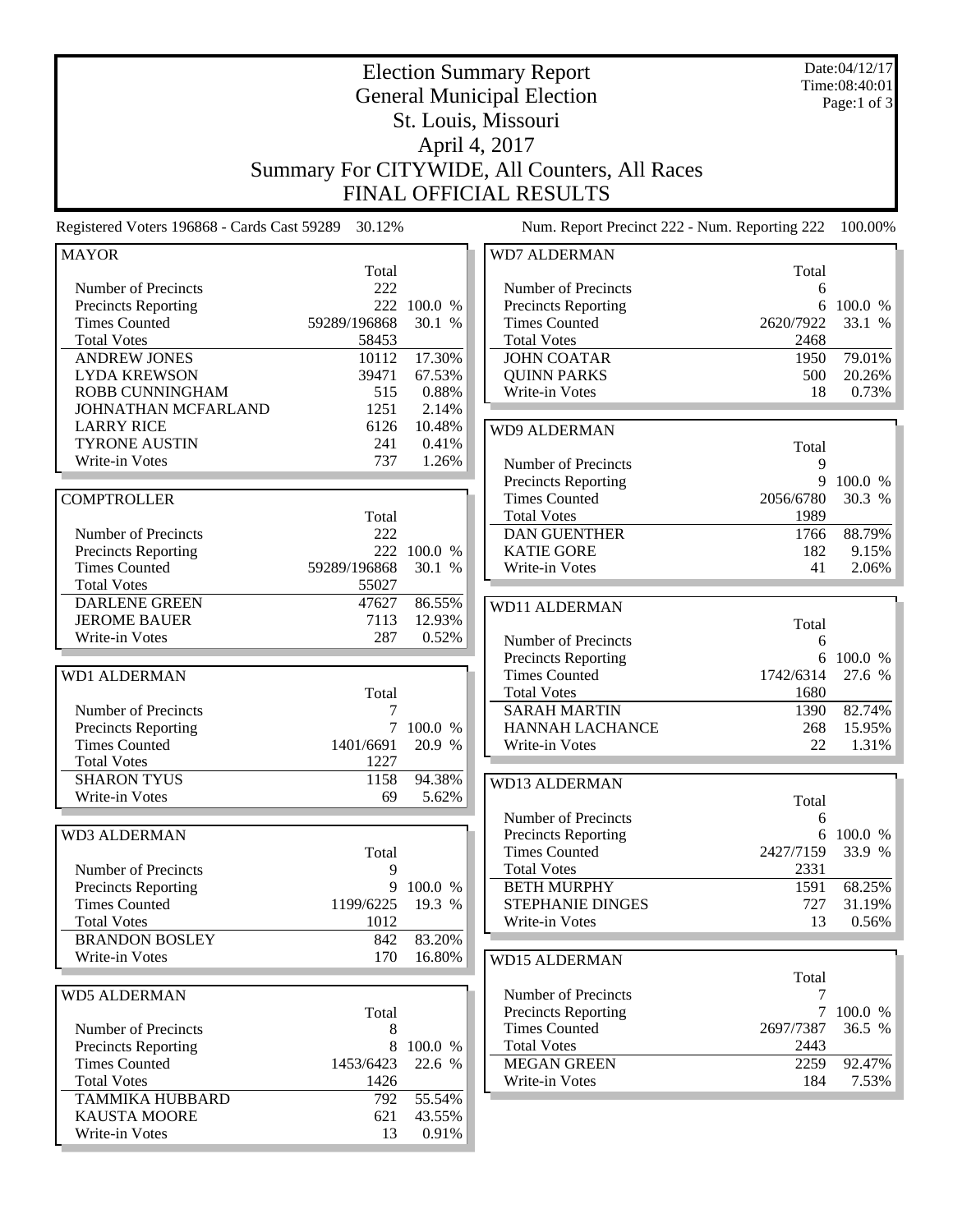| <b>Election Summary Report</b><br><b>General Municipal Election</b> |                   |                   |                                               |                     | Date:04/12/17<br>Time:08:40:01<br>Page: $2$ of $3$ |  |  |  |  |
|---------------------------------------------------------------------|-------------------|-------------------|-----------------------------------------------|---------------------|----------------------------------------------------|--|--|--|--|
| St. Louis, Missouri                                                 |                   |                   |                                               |                     |                                                    |  |  |  |  |
| April 4, 2017                                                       |                   |                   |                                               |                     |                                                    |  |  |  |  |
| Summary For CITYWIDE, All Counters, All Races                       |                   |                   |                                               |                     |                                                    |  |  |  |  |
| <b>FINAL OFFICIAL RESULTS</b>                                       |                   |                   |                                               |                     |                                                    |  |  |  |  |
| Registered Voters 196868 - Cards Cast 59289                         | 30.12%            |                   | Num. Report Precinct 222 - Num. Reporting 222 |                     | 100.00%                                            |  |  |  |  |
| <b>WD16 ALDERMAN</b>                                                |                   |                   | <b>WD25 ALDERMAN</b>                          |                     |                                                    |  |  |  |  |
| Number of Precincts                                                 | Total<br>8        |                   | Number of Precincts                           | Total<br>6          |                                                    |  |  |  |  |
| <b>Precincts Reporting</b>                                          | 8                 | 100.0 %           | <b>Precincts Reporting</b>                    | 6                   | 100.0 %                                            |  |  |  |  |
| <b>Times Counted</b>                                                | 4373/8641         | 50.6 %            | <b>Times Counted</b>                          | 1140/5694           | 20.0 %                                             |  |  |  |  |
| <b>Total Votes</b>                                                  | 4274              |                   | <b>Total Votes</b>                            | 1018                |                                                    |  |  |  |  |
| <b>ABIGAIL NIEBLING</b>                                             | 1389              | 32.50%            | <b>SHANE COHN</b>                             | 981                 | 96.37%                                             |  |  |  |  |
| THOMAS OLDENBURG                                                    | 2869              | 67.13%            | Write-in Votes                                | 37                  | 3.63%                                              |  |  |  |  |
| Write-in Votes                                                      | 16                | 0.37%             |                                               |                     |                                                    |  |  |  |  |
|                                                                     |                   |                   | <b>WD27 ALDERMAN</b>                          |                     |                                                    |  |  |  |  |
| <b>WD17 ALDERMAN</b>                                                |                   |                   |                                               | Total               |                                                    |  |  |  |  |
|                                                                     | Total             |                   | Number of Precincts                           | 8                   |                                                    |  |  |  |  |
| Number of Precincts                                                 | 8                 |                   | Precincts Reporting                           | 8                   | 100.0 %                                            |  |  |  |  |
| Precincts Reporting                                                 | 8                 | 100.0 %           | <b>Times Counted</b>                          | 1443/7529           | 19.2 %                                             |  |  |  |  |
| <b>Times Counted</b><br><b>Total Votes</b>                          | 2142/7427<br>1871 | 28.8 %            | <b>Total Votes</b><br>PAM BOYD                | 1412<br>1280        | 90.65%                                             |  |  |  |  |
| <b>JOE RODDY</b>                                                    | 1785              | 95.40%            | <b>ANTREE SPIKENER</b>                        | 117                 | 8.29%                                              |  |  |  |  |
| Write-in Votes                                                      | 86                | 4.60%             | Write-in Votes                                | 15                  | 1.06%                                              |  |  |  |  |
|                                                                     |                   |                   |                                               |                     |                                                    |  |  |  |  |
| <b>WD19 ALDERMAN</b>                                                |                   |                   | <b>BD OF EDUCATION</b>                        |                     |                                                    |  |  |  |  |
|                                                                     | Total             |                   |                                               | Total               |                                                    |  |  |  |  |
| Number of Precincts                                                 | 9                 |                   | Number of Precincts                           | 222                 |                                                    |  |  |  |  |
| Precincts Reporting<br><b>Times Counted</b>                         | 9<br>1269/5718    | 100.0 %<br>22.2 % | Precincts Reporting<br><b>Times Counted</b>   | 222<br>59289/196868 | 100.0 %<br>30.1 %                                  |  |  |  |  |
| <b>Total Votes</b>                                                  | 1153              |                   | <b>Total Votes</b>                            | 107713              |                                                    |  |  |  |  |
| <b>MARLENE DAVIS</b>                                                | 1117              | 96.88%            | <b>BILL MONROE</b>                            | 12268               | 11.39%                                             |  |  |  |  |
| Write-in Votes                                                      | 36                | 3.12%             | <b>NATALIE VOWELL</b>                         | 18678               | 17.34%                                             |  |  |  |  |
|                                                                     |                   |                   | <b>DAVID JACKSON</b>                          | 9815                | 9.11%                                              |  |  |  |  |
| WD21 ALDERMAN                                                       |                   |                   | DOROTHY COLLINS                               | 22295               | 20.70%                                             |  |  |  |  |
|                                                                     | Total             |                   | <b>BRIAN WALLNER</b>                          | 7006                | 6.50%                                              |  |  |  |  |
| Number of Precincts                                                 | 9                 |                   | <b>JAMES REECE</b>                            | 9802                | 9.10%                                              |  |  |  |  |
| <b>Precincts Reporting</b>                                          | 9                 | 100.0 %           | <b>SUSAN JONES</b>                            | 26439               | 24.55%                                             |  |  |  |  |
| <b>Times Counted</b>                                                | 1580/7041         | 22.4 %            | Write-in Votes                                | 1410                | 1.31%                                              |  |  |  |  |
| <b>Total Votes</b>                                                  | 1526              |                   |                                               |                     |                                                    |  |  |  |  |
| <b>JOHN MUHAMMAD</b><br><b>MARTY SPIKENER</b>                       | 1406              | 92.14%            | JR COLL DIST 2                                | Total               |                                                    |  |  |  |  |
| Write-in Votes                                                      | 107<br>13         | 7.01%<br>0.85%    | Number of Precincts                           | 164                 |                                                    |  |  |  |  |
|                                                                     |                   |                   | <b>Precincts Reporting</b>                    |                     | 164 100.0 %                                        |  |  |  |  |
| <b>WD23 ALDERMAN</b>                                                |                   |                   | <b>Times Counted</b>                          | 38234/140260        | 27.3 %                                             |  |  |  |  |
|                                                                     | Total             |                   | <b>Total Votes</b>                            | 28109               |                                                    |  |  |  |  |
| Number of Precincts                                                 | 9                 |                   | <b>PAM ROSS</b>                               | 14359               | 51.08%                                             |  |  |  |  |
| <b>Precincts Reporting</b>                                          |                   | 9 100.0 %         | <b>CIERA SIMRIL</b>                           | 6599                | 23.48%                                             |  |  |  |  |
| <b>Times Counted</b>                                                | 3872/8673         | 44.6 %            | <b>PATRICK BURKE</b>                          | 6842                | 24.34%                                             |  |  |  |  |
| <b>Total Votes</b>                                                  | 3492              |                   | Write-in Votes                                | 309                 | $1.10\%$                                           |  |  |  |  |
| <b>JOSEPH VACCARO</b>                                               | 3388              | 97.02%            |                                               |                     |                                                    |  |  |  |  |
| Write-in Votes                                                      | 104               | 2.98%             |                                               |                     |                                                    |  |  |  |  |